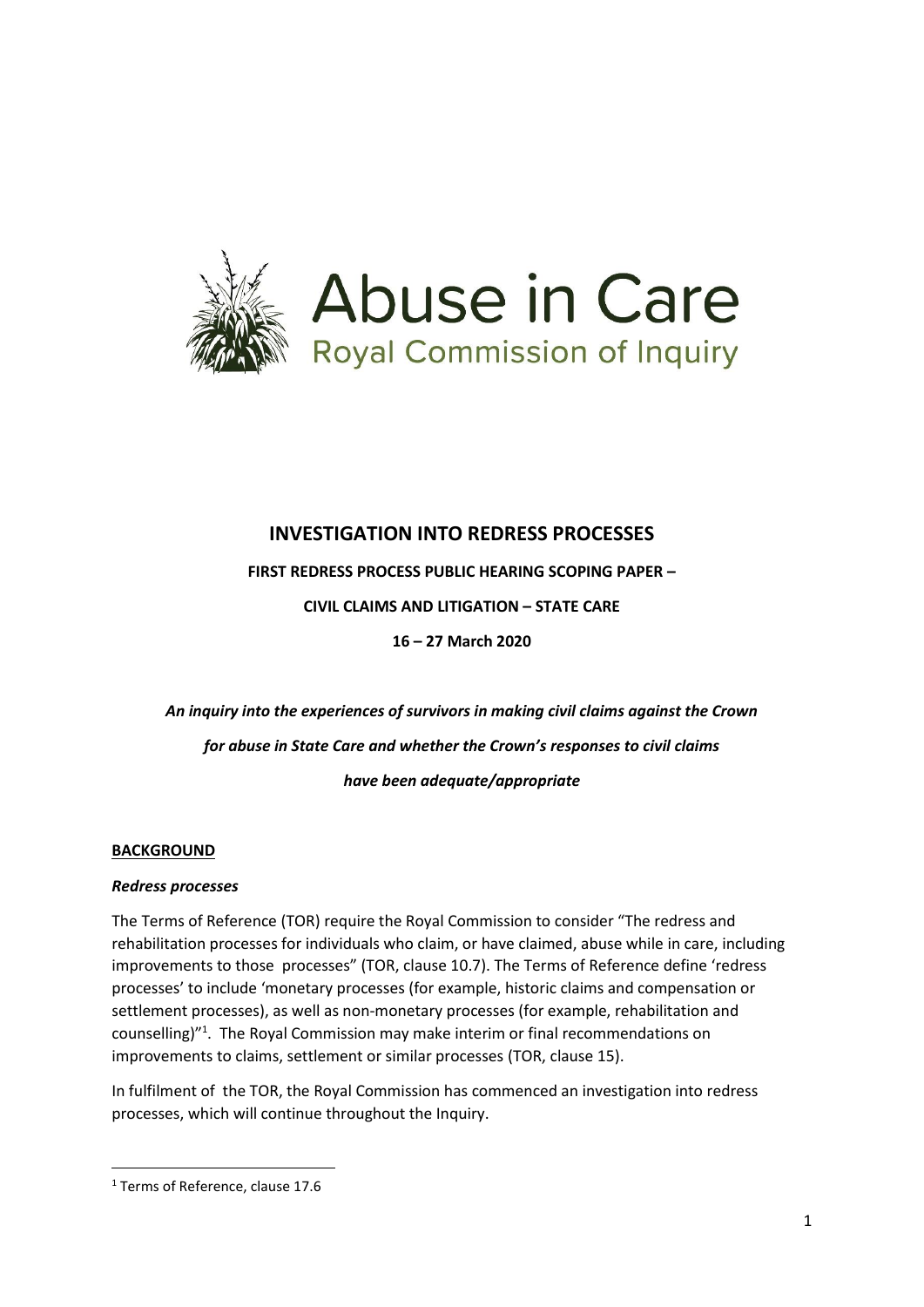Some elements of the investigation into redress processes will be examined in public hearings, while for other elements evidence will be gathered and tested by a range of different methods, such as issues and consultation papers, roundtables and submissions. Survivors will be able to share their experiences of redress processes in this investigation in a variety of ways, such as private sessions, submissions, participating in focus groups or giving evidence at public hearings when requested by the Inquiry. The investigation will also review information available from published and unpublished reports and reviews, Court cases, and previous investigations.

Redress processes aim to address and remedy past wrongs through a range of monetary and nonmonetary responses. Over the course of its investigation, the Royal Commission will examine what redress processes have been historically and are currently for survivors of abuse in State care and the care of Faith-based institutions, what forms of redress and rehabilitation should be available in the future, and how they should be delivered. In addition to considering past, current and future redress processes, the Commission will also investigate the civil justice system. It will consider redress processes across all of the State care settings<sup>2</sup> as well as those of Faith-based institutions.

## *Public hearings on redress processes*

**.** 

Against this backdrop of a comprehensive investigation that will be carried out over the Commission's lifetime, the first public hearing on redress processes will examine civil claims and civil litigation relating to abuse in State care, and the response of the 'Crown'<sup>3</sup> (as defined below) to those claims and proceedings.

Civil claims involve complaints made by private individuals against perpetrators who abused them and the institutions (e.g. State-run foster homes, youth justice placements, educational facilities, psychiatric hospitals, residential or non-residential disability facilities, health camps, Police custody) who failed to protect them from being abused, and through whom the complainants seek redress. They are different from cases that are brought under criminal law. 'Civil litigation' refers in this first public redress hearing to civil claims filed in a Court or in the Human Rights Review Tribunal.

There are a number of important areas that will not be included in this first public hearing, but will be part of our investigation into redress and will be examined in other Inquiry information gathering and consultation processes in the future, such as roundtables and issues papers, and/or future public hearings. These are :

- all civil claims and civil litigation involving Crown Entities (such as District Health Boards and School Boards of Trustees) or other institutions responsible for people in State care, but falling outside the 'Crown' definition below; and
- claims of abuse associated with Faith-based institutions (including integrated schools funded by Government)

As the investigation into redress processes continues, other public hearing topics will be identified and announced.

<sup>&</sup>lt;sup>2</sup> Refer TOR, clause 17.3, which includes social welfare settings, health and disability settings, educational settings, and transitional and law enforcement settings, whether residential or non-residential, and including voluntary or non-voluntary care.

<sup>&</sup>lt;sup>3</sup> Please see footnote 4 below, referring to the definition in the State Sector Services guidance found at [https://ssc.govt.nz/resources/what-is-the-public-sector/,](https://aus01.safelinks.protection.outlook.com/?url=https%3A%2F%2Fssc.govt.nz%2Fresources%2Fwhat-is-the-public-sector%2F&data=02%7C01%7C%7C50b5cf28a89d4ccab9c608d73570b6db%7C1a50e6388eac457ab57ec63934e512d1%7C0%7C0%7C637036630542221871&sdata=Y9GRnYmswdJzVRYmWV%2FdWJmQSsalxm3x8s1b8uPu%2B3E%3D&reserved=0) under "Glossary of terms used in public sector map".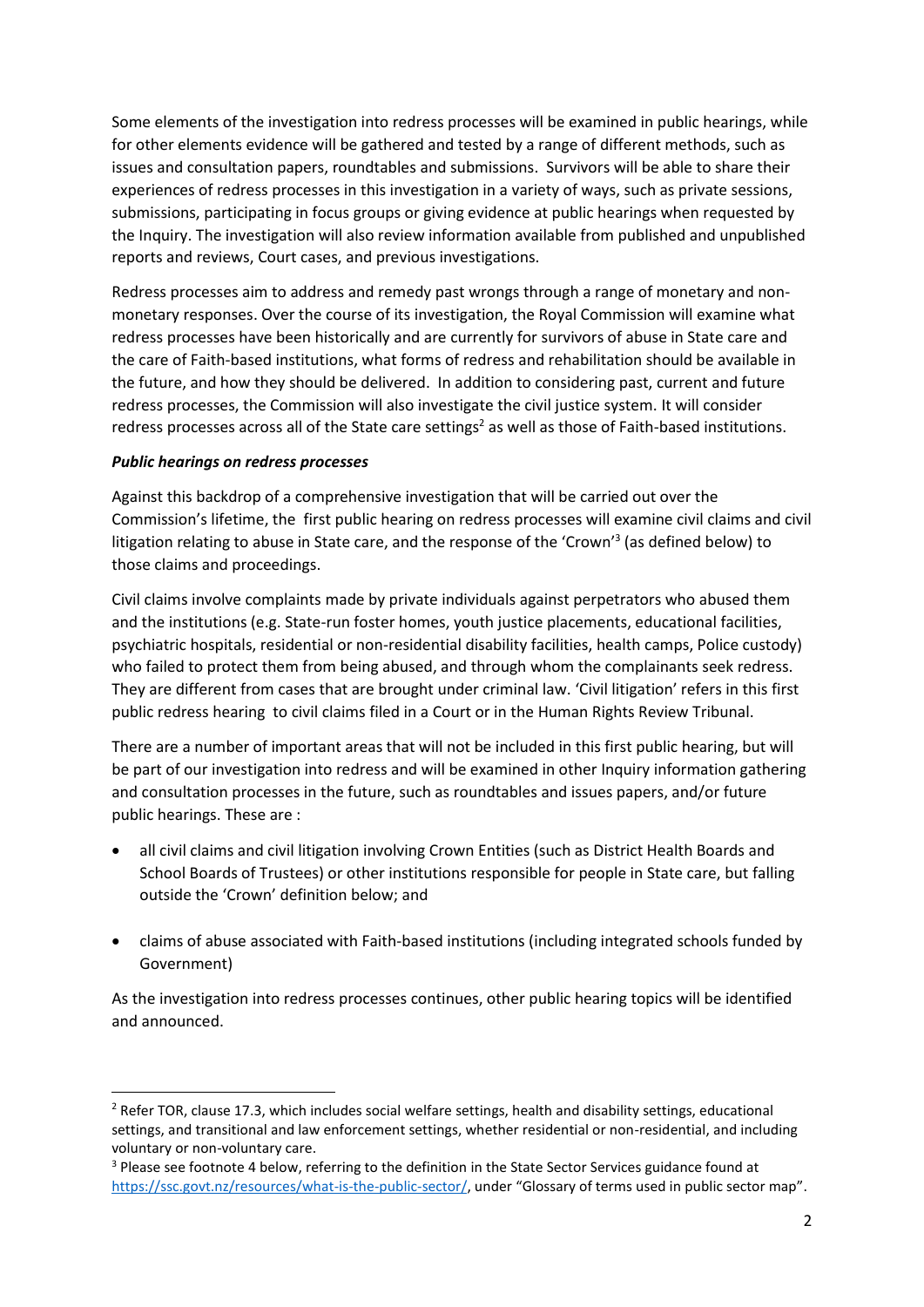Proceedings filed with the Waitangi Tribunal will not be investigated or examined under the investigation into redress processes.

# **SCOPE OF THE FIRST PUBLIC HEARING INTO REDRESS PROCESSES**

The Inquiry's first public hearing on redress processes relating to abuse in State-Care will hear evidence about civil claims made against any agency, agent, department, or entity of the Crown<sup>4</sup> or third party who delivered services on their behalf (e.g. Non-Governmental Organisations) (collectively **the Crown**), or civil litigation filed in a Court or the Human Rights Review Tribunal (separately or together referred to as **civil claims**), between 1 January 1950 and 30 August 2019 (**relevant timeframe**).

To investigate the issues set out below, the Royal Commission will identify and examine selected case studies setting out the experiences of survivors relating to civil claims against the Crown involving allegations of abuse in State Care during the relevant timeframe.

The hearing will not examine the substance of any civil claims, or resolve disputed factual issues relating to those civil claims, or otherwise adjudicate on breaches.

## *Civil claims involving allegations of abuse in State care*

 $\overline{a}$ 

The Inquiry will investigate, examine, and seek evidence on the following:

- 1. The experiences of survivors in relation to civil claims relating to abuse in State care made or filed during the relevant timeframe, including:
	- 1.1 Where a survivor chose not to make, file or pursue a civil claim, what were the reasons (for example, difficulty accessing information about the claims process and criteria, difficulty identifying the right defendant, difficulty proving the abuse caused the harm, difficulty getting legal advice, difficulty being approved for civil legal aid, cost, delays)
	- 1.2 Whether, and the extent to which, Crown policies, procedures, processes, rules, guidance or strategies, and/or the civil claims framework, rules or legislation (including but not limited to the Limitation Act 1950, the Privacy Act 1993 or the Official Information Act 1982), obstructed the ability of survivors, or their legal representatives, to make, file or pursue civil claims. This includes, but is not limited to:
		- (a) accessing information about eligibility for and how to make a civil claim;
		- (b) obtaining information necessary to frame, make or file civil claims;
		- (c) accessing complete personal records or other disclosure to make, file or pursue civil claims;
		- (d) progressing civil claims, especially in a timely manner;
		- (e) meeting the cost of pursuing civil claims (including access to civil legal aid); and/or
		- (f) achieving resolution or settlement (by whatever means) of their civil claims.
	- 1.3 Whether and if so, how the Crown's policies, procedures, processes, or strategies may have acted as a barrier for Māori claimants in filing or pursuing civil claims.

<sup>4</sup> As defined in State Sector Services guidance found at [https://ssc.govt.nz/resources/what-is-the-public](https://aus01.safelinks.protection.outlook.com/?url=https%3A%2F%2Fssc.govt.nz%2Fresources%2Fwhat-is-the-public-sector%2F&data=02%7C01%7C%7C50b5cf28a89d4ccab9c608d73570b6db%7C1a50e6388eac457ab57ec63934e512d1%7C0%7C0%7C637036630542221871&sdata=Y9GRnYmswdJzVRYmWV%2FdWJmQSsalxm3x8s1b8uPu%2B3E%3D&reserved=0)[sector/,](https://aus01.safelinks.protection.outlook.com/?url=https%3A%2F%2Fssc.govt.nz%2Fresources%2Fwhat-is-the-public-sector%2F&data=02%7C01%7C%7C50b5cf28a89d4ccab9c608d73570b6db%7C1a50e6388eac457ab57ec63934e512d1%7C0%7C0%7C637036630542221871&sdata=Y9GRnYmswdJzVRYmWV%2FdWJmQSsalxm3x8s1b8uPu%2B3E%3D&reserved=0) under "Glossary of terms used in public sector map"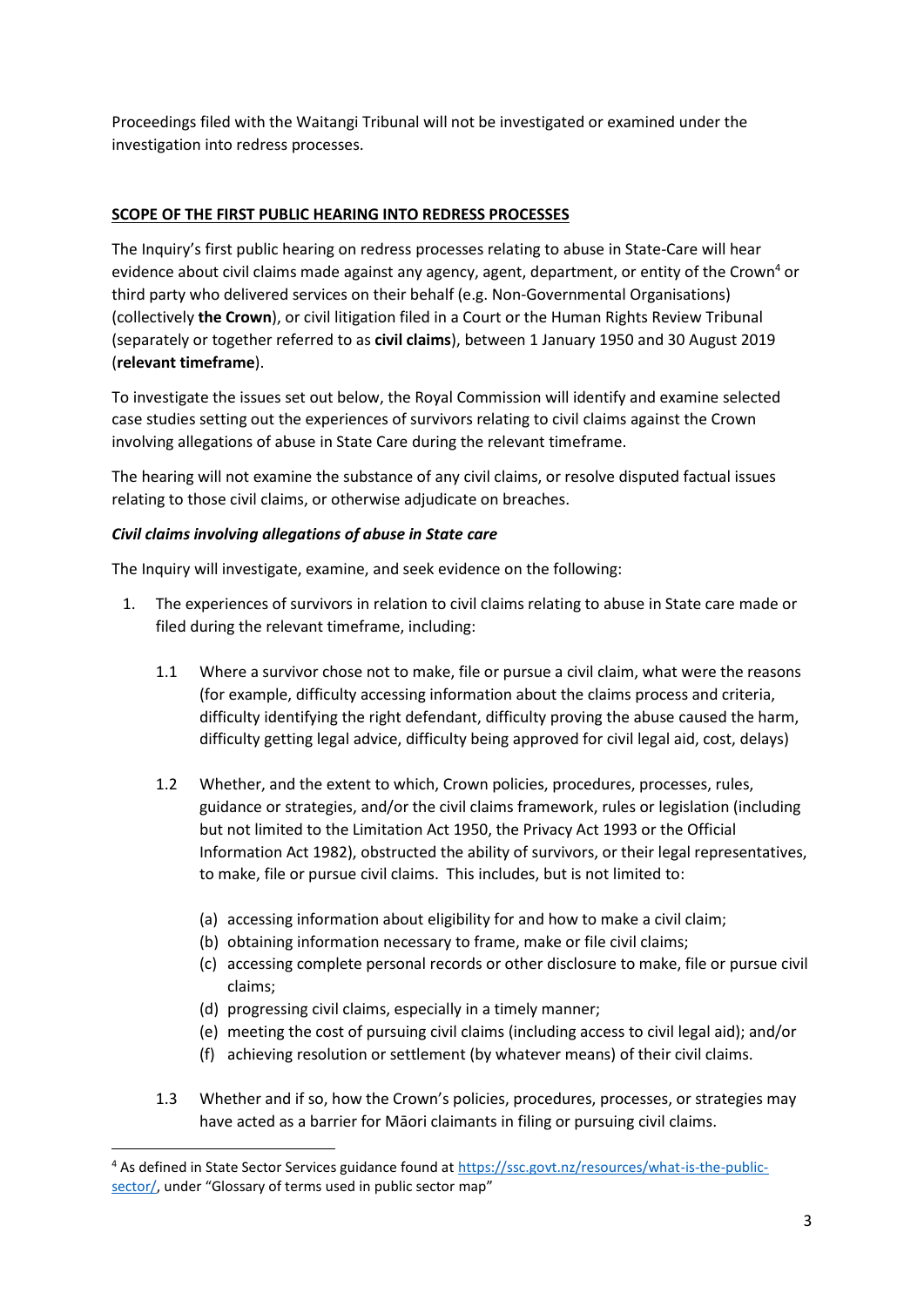- 1.4 Whether and if so, how the Crown's policies, procedures, processes, or strategies may have acted as a barrier to disabled claimants filing or pursuing civil claims (for example,. limiting accessibility to processes, including information and communication; threats to withdraw services; discrimination or disbelief on grounds of disability).
- 1.5 Other factors that may have obstructed the making, filing, conduct or resolution of civil claims made in relation to abuse in State care during the relevant timeframe.
- 1.6 Where civil claims were made or filed, what Crown processes (if any) were good or helpful and/or what would have made the process easier, better or more appropriate.
- 2. How did the Crown receive, process, manage, conduct and resolve civil claims involving abuse in State care alleged to have occurred during the relevant timeframe. This will include:
	- 2.1 The policies, procedures, processes and strategies of the Crown in relation to redress for civil claims (monetary and non-monetary) made or filed during the relevant timeframe and subsequently, including the reason/s for any changes made.
	- 2.2 The criteria under which survivors were eligible for and able to receive monetary redress for civil claims made or filed during the relevant timeframe, how such monetary amounts were calculated, and the means by which such information was made available to survivors and/or their legal representatives.
	- 2.3 The extent to which the Crown's policies, procedures, processes or strategies had regard to Te Tiriti o Waitangi and tikanga Māori.
	- 2.4 The Crown's standing orders<sup>5</sup> to Crown Law in relation to the conduct of civil litigation, the existence of civil litigation guidelines or values, and their application in the conduct of civil claims by Crown Law.
	- 2.5 The approach to, use or application of legislative provisions, including but not limited to the Limitation Act 1950 (and the subsequent Limitation Act 2010), the Privacy Act 1993, the Official Information Act 1982, and the Accident Compensation Act 1972 (and successive legislation)), including whether or how legislative provisions hindered or precluded the ability of individuals to bring or pursue civil claims against the Crown.
	- 2.6 The means of resolution or settlement and outcomes (monetary and non-monetary) of all civil claims within the relevant timeframe.
	- 2.7 The total cost to the Crown of all monetary settlements for civil claims made or filed during the relevant timeframe, and the total expenditure by the Crown on litigation costs in the same period.

 $\overline{a}$ 

<sup>5</sup> A standing order is an instruction or defined/agreed procedure, including rules or guidance, that are in force permanently or until changed or cancelled